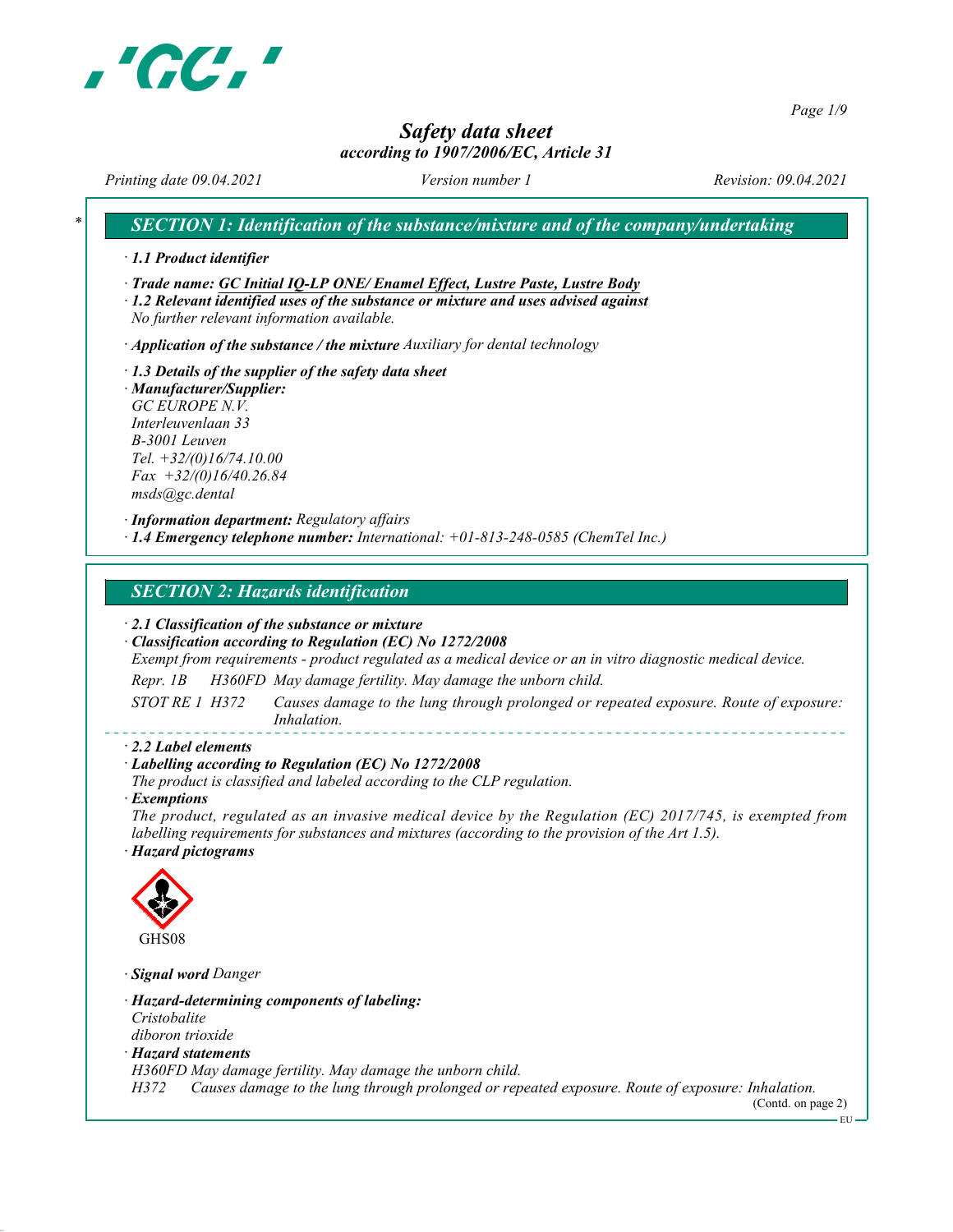Printing date 09.04.2021 **Version number 1** Revision: 09.04.2021

#### Trade name: GC Initial IQ-LP ONE/ Enamel Effect, Lustre Paste, Lustre Body

(Contd. of page 1)

· Precautionary statements

- P260 Do not breathe dust/fume/gas/mist/vapours/spray.
- P264 Wash thoroughly after handling.
- P280 Wear protective gloves/protective clothing/eye protection/face protection.

P308+P313 IF exposed or concerned: Get medical advice/attention.

P405 Store locked up.

P501 Dispose of contents/container in accordance with local/regional/national/international regulations.

· 2.3 Other hazards

#### · Results of PBT and vPvB assessment

· PBT: Not applicable.

· vPvB: Not applicable.

### SECTION 3: Composition/information on ingredients

#### · 3.2 Chemical characterization: Mixtures

· Description:

Only substances required to be mentioned according to Annex II of regulation 1907/2006 are listed. Information on the other substances that may be present can be obtained upon request.

| · Dangerous components: |                               |                    |             |  |  |  |
|-------------------------|-------------------------------|--------------------|-------------|--|--|--|
|                         | $14464 - 46 - 1$ Cristobalite | $STOTRE$ 1. H372   | $25 - 50\%$ |  |  |  |
|                         | $1303-86-2$ diboron trioxide  | [Repr. 1B, H360FD] | $5 - 10\%$  |  |  |  |

## · SVHC

1303-86-2 diboron trioxide

· Additional information: For the wording of the listed hazard phrases refer to section 16.

### SECTION 4: First aid measures

#### · 4.1 Description of first aid measures

· General information:

Immediately remove any clothing soiled by the product.

If symptoms persist consult doctor.

· After inhalation:

Supply fresh air. If required, provide artificial respiration. Keep patient warm. Consult doctor if symptoms persist. Take affected persons into fresh air and keep quiet.

· After skin contact:

Immediately wash with water and soap and rinse thoroughly. If skin irritation continues, consult a doctor.

#### · After eye contact:

Protect unharmed eye. Rinse opened eye for several minutes under running water. Then consult a doctor.

· After swallowing:

Rinse out mouth and then drink plenty of water.

If symptoms persist consult doctor.

· 4.2 Most important symptoms and effects, both acute and delayed No further relevant information available.

· 4.3 Indication of any immediate medical attention and special treatment needed No further relevant information available.

(Contd. on page 3)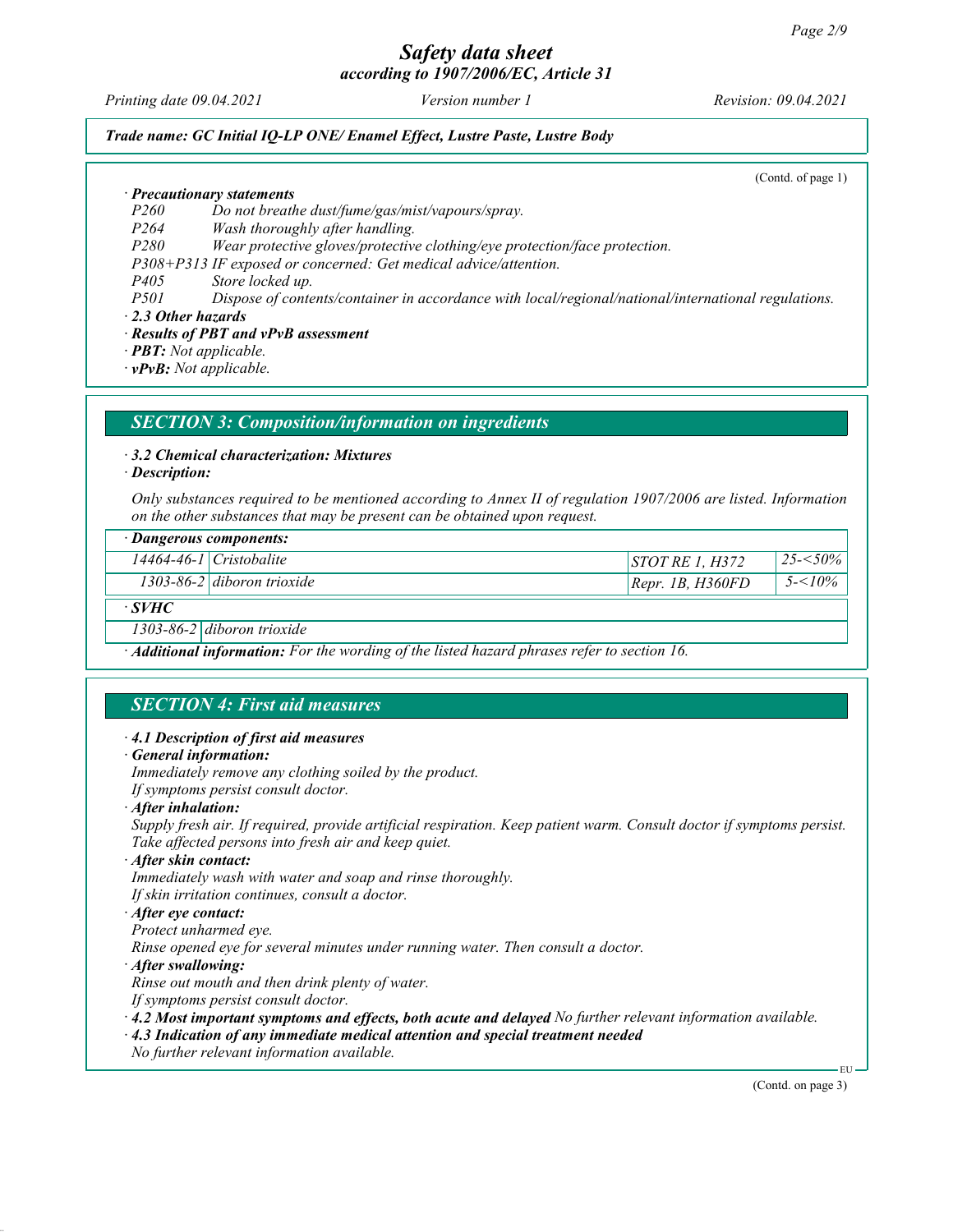Printing date 09.04.2021 **Version number 1** Revision: 09.04.2021

#### Trade name: GC Initial IQ-LP ONE/ Enamel Effect, Lustre Paste, Lustre Body

(Contd. of page 2)

#### SECTION 5: Firefighting measures

- · 5.1 Extinguishing media
- · Suitable extinguishing agents:

CO2, extinguishing powder or water spray. Fight larger fires with water spray or alcohol resistant foam. Use fire fighting measures that suit the environment.

- · For safety reasons unsuitable extinguishing agents: Water with full jet
- · 5.2 Special hazards arising from the substance or mixture
- Formation of toxic gases is possible during heating or in case of fire.

No further relevant information available. · 5.3 Advice for firefighters

- · Protective equipment: Wear self-contained respiratory protective device.
- · Additional information

Dispose of fire debris and contaminated fire fighting water in accordance with official regulations.

#### SECTION 6: Accidental release measures

- · 6.1 Personal precautions, protective equipment and emergency procedures Remove persons from danger area. Avoid contact with the eyes and skin. Wear protective clothing.
- · 6.2 Environmental precautions: Do not allow product to reach sewage system or any water course. Do not allow to penetrate the ground/soil.
- · 6.3 Methods and material for containment and cleaning up: Absorb liquid components with liquid-binding material. Dispose of the collected material according to regulations.
- · 6.4 Reference to other sections See Section 7 for information on safe handling. See Section 8 for information on personal protection equipment. See Section 13 for disposal information.

### SECTION 7: Handling and storage

- · 7.1 Precautions for safe handling Avoid contact with the eyes and skin.
- · Information about protection against explosions and fires: No special measures required.
- · 7.2 Conditions for safe storage, including any incompatibilities
- · Storage:
- · Requirements to be met by storerooms and receptacles: Store only in unopened original receptacles.
- · Information about storage in one common storage facility: Store away from foodstuffs.
- · Further information about storage conditions: None.
- $\cdot$  7.3 Specific end use(s) No further relevant information available.

#### SECTION 8: Exposure controls/personal protection

· Additional information about design of technical systems: No further data; see item 7.

(Contd. on page 4)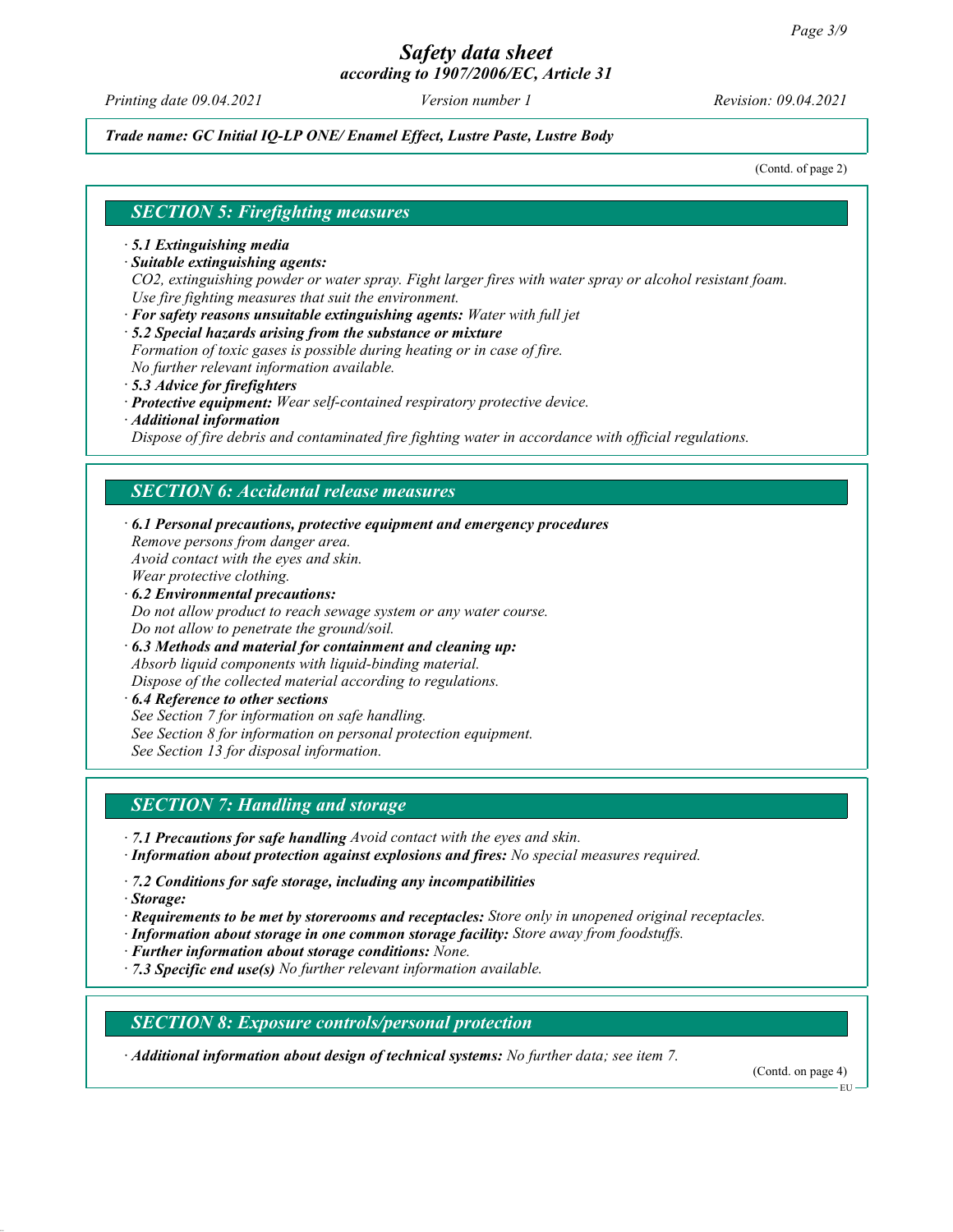Printing date 09.04.2021 **Version number 1** Revision: 09.04.2021

## Trade name: GC Initial IQ-LP ONE/ Enamel Effect, Lustre Paste, Lustre Body

(Contd. of page 3)

EU

#### · 8.1 Control parameters

#### · Components with limit values that require monitoring at the workplace:

The product does not contain any relevant quantities of materials with critical values that have to be monitored at the workplace.

· DNELs

#### 13463-67-7 titanium dioxide

Inhalative DNEL inhalation  $10$  mg/m3 (man)

· Additional information: The lists that were valid during the creation were used as basis.

#### · 8.2 Exposure controls

#### · Personal protective equipment:

General protective and hygienic measures:

The usual precautionary measures for handling chemicals should be followed.

Avoid contact with the eyes and skin.

Wash hands before breaks and at the end of work.

Immediately remove all soiled and contaminated clothing.

- · Breathing equipment: Suitable respiratory protective device recommended.
- · Protection of hands:



Protective gloves

#### · Material of gloves

The selection of the suitable gloves does not only depend on the material, but also on further marks of quality and varies from manufacturer to manufacturer. As the product is a preparation of several substances, the resistance of the glove material can not be calculated in advance and has therefore to be checked prior to the application.

Penetration time of glove material

The exact break through time has to be found out by the manufacturer of the protective gloves and has to be observed.

· Eye protection:



Tightly sealed goggles

# SECTION 9: Physical and chemical properties

· 9.1 Information on basic physical and chemical properties **General Information** · Appearance: Form: Pasty **Color:**  $\qquad \qquad$  *According to product specification* · Odor: Characteristic · Odor threshold: Not determined.  $\cdot$  pH-value:  $Not$  determined. · Change in condition Melting point/Melting range: Undetermined. Boiling point/Boiling range:  $60 °C$ (Contd. on page 5)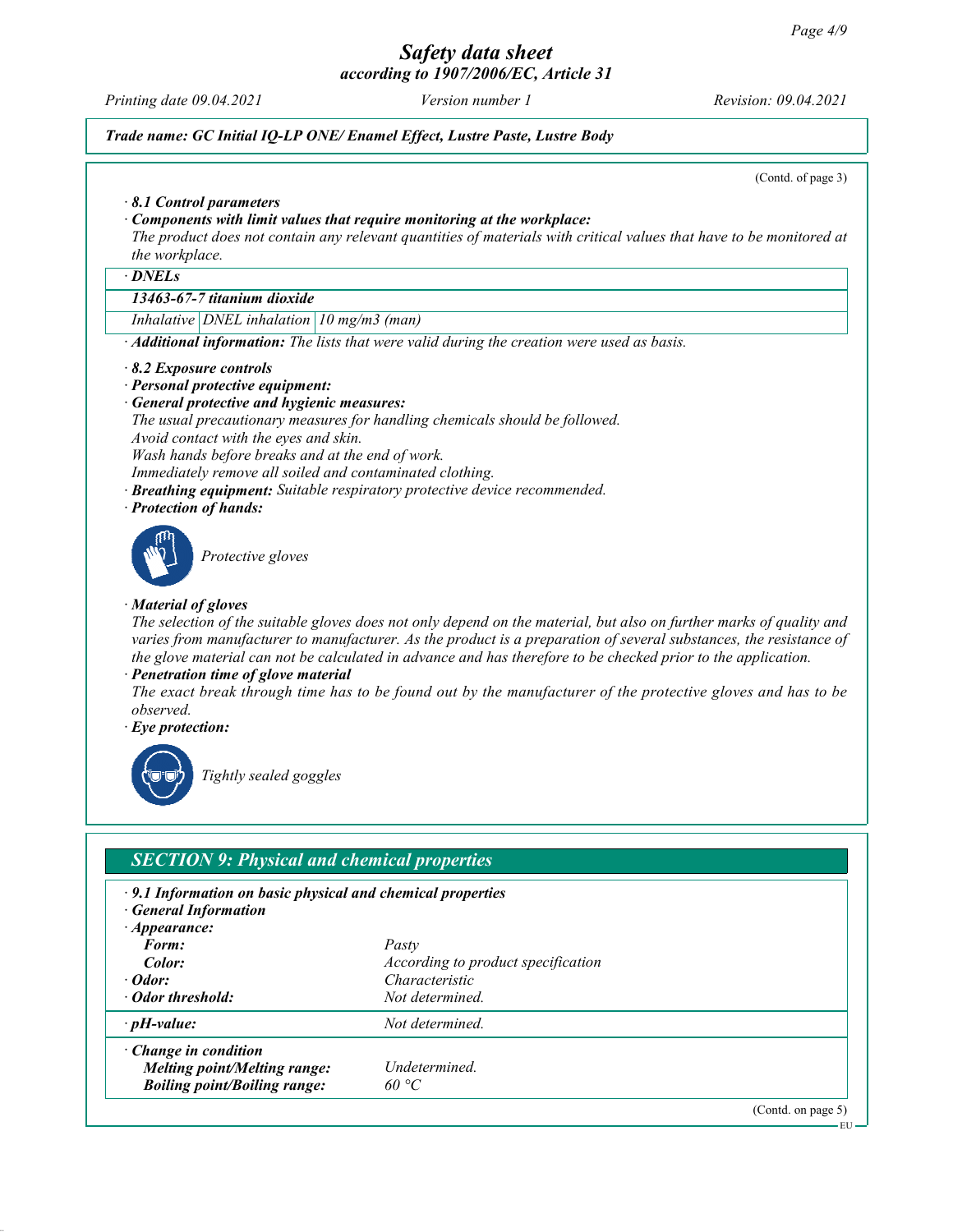# Safety data sheet

according to 1907/2006/EC, Article 31

Printing date 09.04.2021 Version number 1 Revision: 09.04.2021

#### Trade name: GC Initial IQ-LP ONE/ Enamel Effect, Lustre Paste, Lustre Body

|                                                            | (Contd. of page 4)                            |  |  |  |
|------------------------------------------------------------|-----------------------------------------------|--|--|--|
| · Flash point:                                             | > $100 °C$                                    |  |  |  |
| · Flammability (solid, gaseous):                           | Not applicable.                               |  |  |  |
| · Ignition temperature:                                    | Undetermined.                                 |  |  |  |
| · Decomposition temperature:                               | Not determined.                               |  |  |  |
| · Auto igniting:                                           | Product is not selfigniting.                  |  |  |  |
| · Danger of explosion:                                     | Product does not present an explosion hazard. |  |  |  |
| · Explosion limits:                                        |                                               |  |  |  |
| Lower:                                                     | $2.6$ Vol $\%$                                |  |  |  |
| <b>Upper:</b>                                              | $12.6$ Vol $\%$                               |  |  |  |
| · Vapor pressure:                                          | Not determined.                               |  |  |  |
| $\cdot$ Density:                                           | Not determined.                               |  |  |  |
|                                                            | 2,56 $g/cm^{3}$                               |  |  |  |
|                                                            | 1,18g/ml                                      |  |  |  |
| $\cdot$ Relative density                                   | Not determined.                               |  |  |  |
| $\cdot$ <i>Vapor density</i>                               | Not determined.                               |  |  |  |
| $\cdot$ Evaporation rate                                   | Not determined.                               |  |  |  |
| $\cdot$ Solubility in / Miscibility with                   |                                               |  |  |  |
| Water:                                                     | Insoluble.                                    |  |  |  |
| · Partition coefficient (n-octanol/water): Not determined. |                                               |  |  |  |
| · Viscosity:                                               |                                               |  |  |  |
| Dynamic:                                                   | Not determined                                |  |  |  |
| Kinematic:                                                 | Not determined.                               |  |  |  |
| · Solvent content:                                         |                                               |  |  |  |
| <b>Organic solvents:</b>                                   | $≥20.0\%$                                     |  |  |  |
| $VOC$ (EC)                                                 | ≥200.0 g/l                                    |  |  |  |
| $\cdot$ 9.2 Other information                              | No further relevant information available.    |  |  |  |

# **SECTION 10: Stability and reactivity**

· 10.1 Reactivity No further relevant information available.

· 10.2 Chemical stability

· Thermal decomposition / conditions to be avoided: No decomposition if used according to specifications.

- · 10.3 Possibility of hazardous reactions No dangerous reactions known.
- $\cdot$  10.4 Conditions to avoid No further relevant information available.

· 10.5 Incompatible materials: No further relevant information available.

· 10.6 Hazardous decomposition products: No dangerous decomposition products known.

# SECTION 11: Toxicological information

· 11.1 Information on toxicological effects

· Acute toxicity: Based on available data, the classification criteria are not met.

(Contd. on page 6)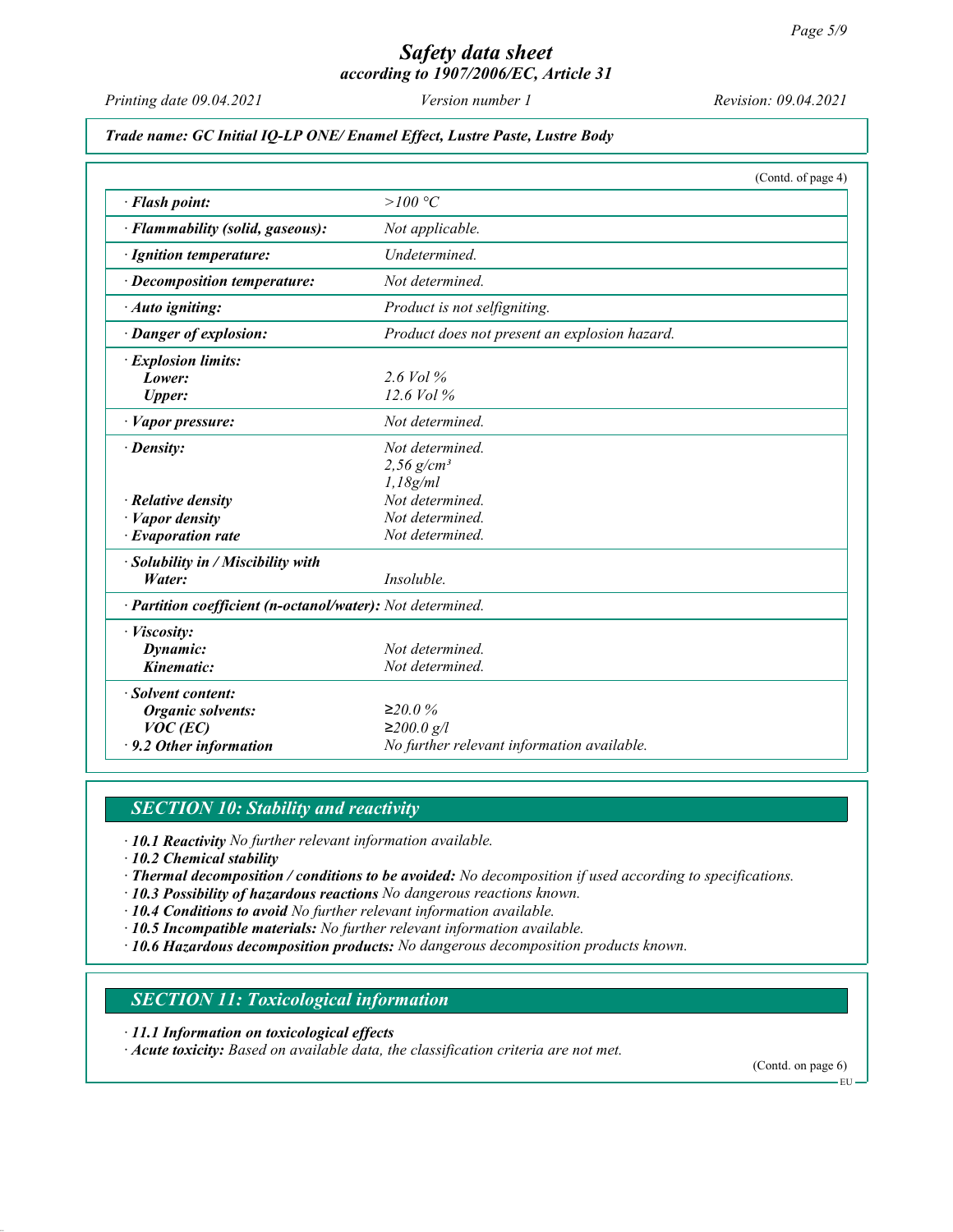# Safety data sheet

according to 1907/2006/EC, Article 31

Printing date 09.04.2021 **Version number 1** Revision: 09.04.2021

(Contd. on page 7)

EU

#### Trade name: GC Initial IQ-LP ONE/ Enamel Effect, Lustre Paste, Lustre Body

(Contd. of page 5) · LD/LC50 values that are relevant for classification: 13463-67-7 titanium dioxide Oral  $LD50$   $>5,000$  mg/kg (mouse) (OECD 420) Inhalative  $|LC50/4 h| > 6.82$  mg/l (rat male) · Primary irritant effect:  $\cdot$  on the skin: Based on available data, the classification criteria are not met.  $\cdot$  on the eye: Based on available data, the classification criteria are not met. · Sensitization: Based on available data, the classification criteria are not met. · Additional toxicological information: · OSHA-Ca (Occupational Safety & Health Administration) None of the ingredients is listed. Repeated dose toxicity No further relevant information available. CMR effects (carcinogenity, mutagenicity and toxicity for reproduction) No further relevant information available. Germ cell mutagenicity Based on available data, the classification criteria are not met. Carcinogenicity Based on available data, the classification criteria are not met. · Reproductive toxicity May damage fertility. May damage the unborn child.  $\cdot$  STOT-single exposure Based on available data, the classification criteria are not met. · STOT-repeated exposure Causes damage to the lung through prolonged or repeated exposure. Route of exposure: Inhalation. · Aspiration hazard Based on available data, the classification criteria are not met. SECTION 12: Ecological information · 12.1 Toxicity · Aquatic toxicity: No further relevant information available. · 12.2 Persistence and degradability No further relevant information available. · 12.3 Bioaccumulative potential No further relevant information available. · 12.4 Mobility in soil No further relevant information available. · Additional ecological information: · General notes: Water hazard class 1 (Self-assessment): slightly hazardous for water Do not allow undiluted product or large quantities of it to reach ground water, water course or sewage system. · 12.5 Results of PBT and vPvB assessment · PBT: Not applicable.  $\cdot$  **vPvB:** Not applicable. · 12.6 Other adverse effects No further relevant information available. SECTION 13: Disposal considerations · 13.1 Waste treatment methods · Recommendation:

Must not be disposed of together with household garbage. Do not allow product to reach sewage system.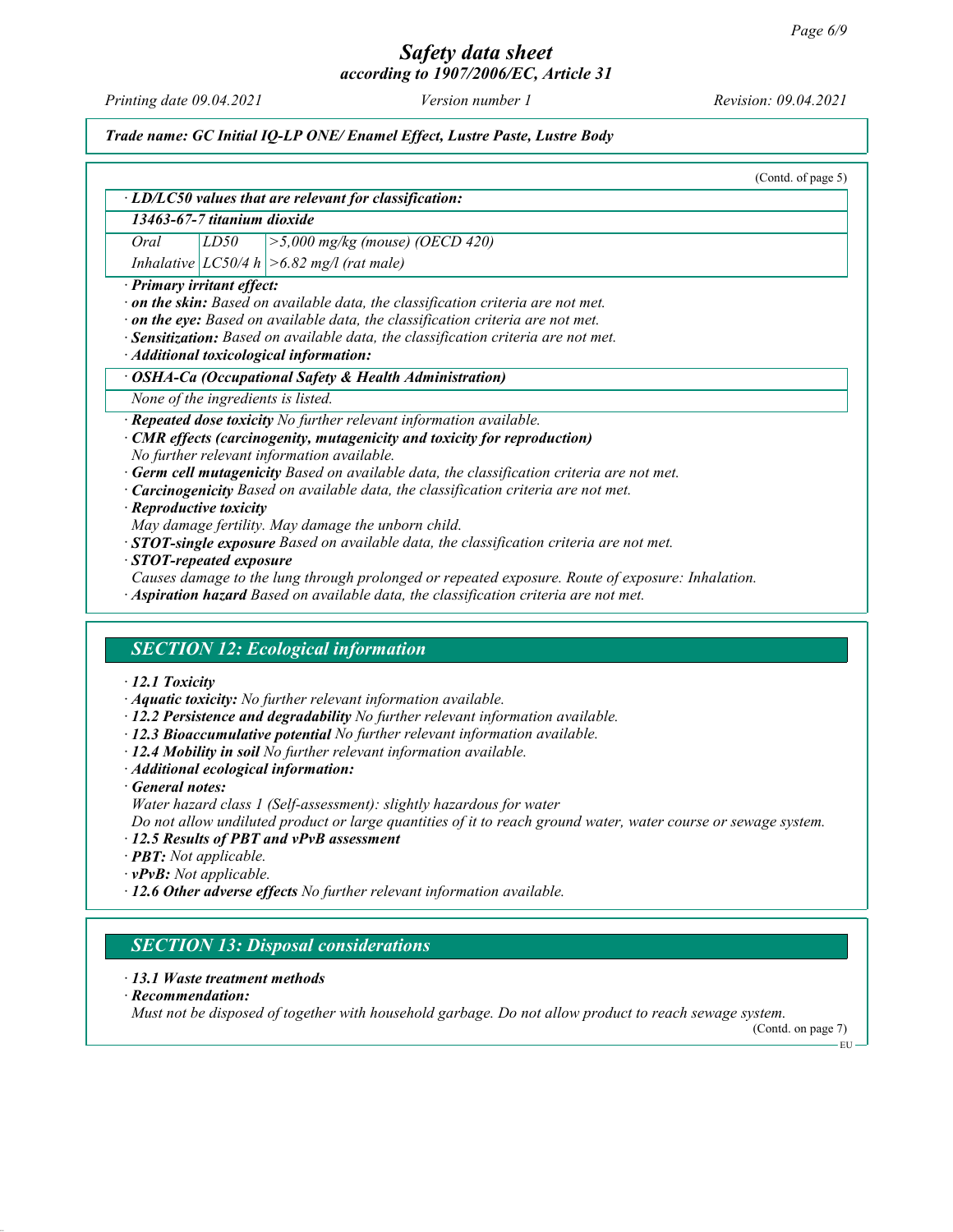Printing date 09.04.2021 Version number 1 Revision: 09.04.2021

Trade name: GC Initial IQ-LP ONE/ Enamel Effect, Lustre Paste, Lustre Body

(Contd. of page 6)

· Uncleaned packagings:

· Recommendation: Disposal must be made according to official regulations.

| <b>SECTION 14: Transport information</b>                |                                                  |  |  |  |
|---------------------------------------------------------|--------------------------------------------------|--|--|--|
| $\cdot$ 14.1 UN-Number                                  |                                                  |  |  |  |
| ADR, IMDG, IATA                                         | not regulated                                    |  |  |  |
| $\cdot$ 14.2 UN proper shipping name                    |                                                  |  |  |  |
| · DOT, ADR, IMDG, IATA                                  | not regulated                                    |  |  |  |
| $\cdot$ 14.3 Transport hazard class(es)                 |                                                  |  |  |  |
| · ADR, ADN, IMDG, IATA                                  |                                                  |  |  |  |
| $\cdot$ Class                                           | not regulated                                    |  |  |  |
| · 14.4 Packing group                                    |                                                  |  |  |  |
| ADR, IMDG, IATA                                         | not regulated                                    |  |  |  |
| $\cdot$ 14.5 Environmental hazards:                     |                                                  |  |  |  |
| $\cdot$ Marine pollutant:                               | No                                               |  |  |  |
| $\cdot$ 14.6 Special precautions for user               | Not applicable.                                  |  |  |  |
| · Stowage Code                                          | SW2 Clear of living quarters.                    |  |  |  |
| $\cdot$ 14.7 Transport in bulk according to Annex II of |                                                  |  |  |  |
| <b>MARPOL73/78 and the IBC Code</b>                     | Not applicable.                                  |  |  |  |
| · Transport/Additional information:                     |                                                  |  |  |  |
| $·$ <i>ADR</i>                                          |                                                  |  |  |  |
| $\cdot$ Excepted quantities (EQ)                        | Code E2                                          |  |  |  |
|                                                         | Maximum net quantity per inner packaging: 30 ml  |  |  |  |
|                                                         | Maximum net quantity per outer packaging: 500 ml |  |  |  |
| $\cdot$ IMDG                                            |                                                  |  |  |  |
| $\cdot$ Excepted quantities (EQ)                        | Code E2                                          |  |  |  |
|                                                         | Maximum net quantity per inner packaging: 30 ml  |  |  |  |
|                                                         | Maximum net quantity per outer packaging: 500 ml |  |  |  |
| · UN "Model Regulation":                                | not regulated                                    |  |  |  |

# **SECTION 15: Regulatory information**

· 15.1 Safety, health and environmental regulations/legislation specific for the substance or mixture · Sara

· Section 355 (extremely hazardous substances):

1314-56-3 phosphorus pentoxide

· Section 313 (Specific toxic chemical listings):

1344-28-1 aluminium oxide

1304-28-5 barium oxide, obtained by calcining witherite

(Contd. on page 8)

EU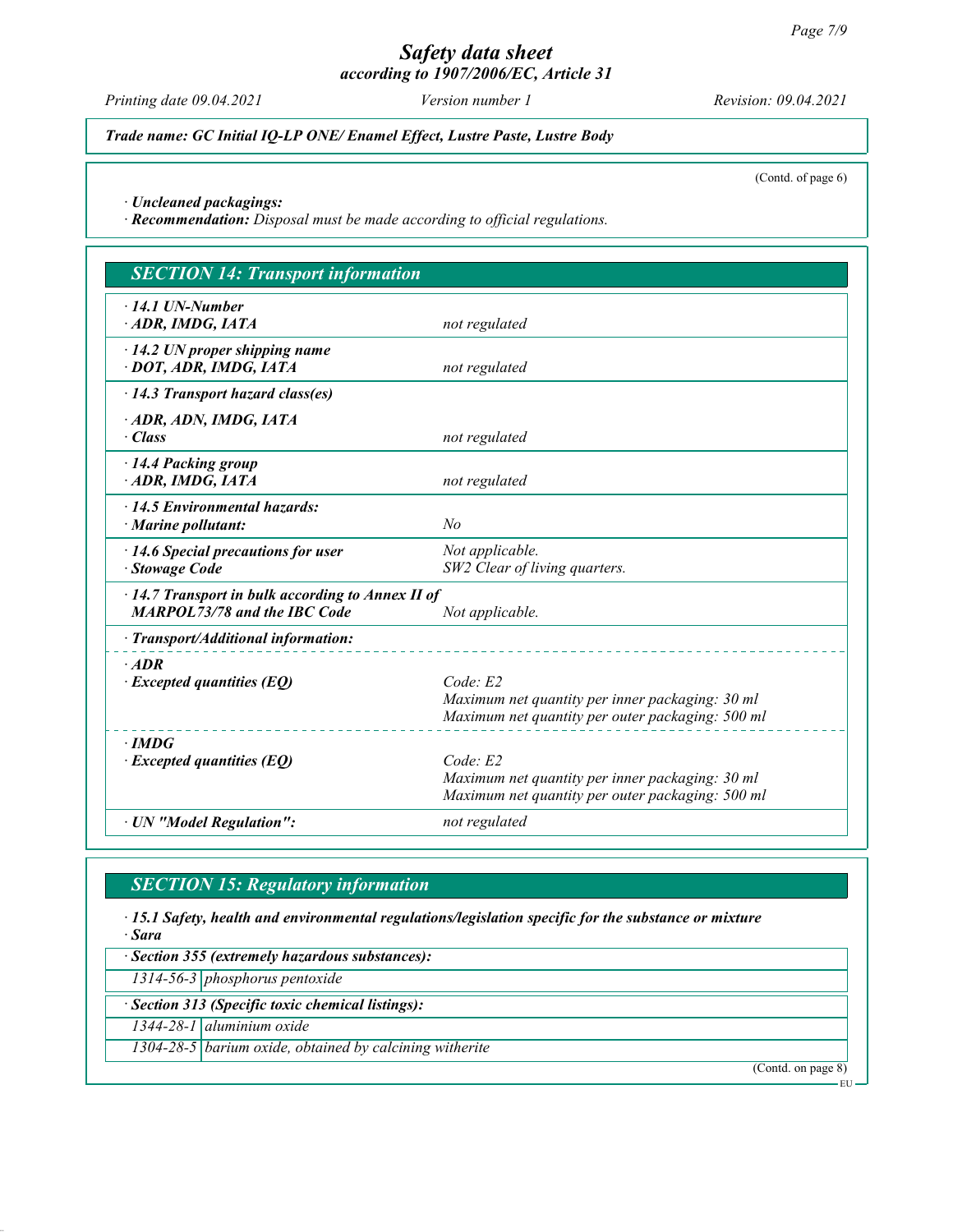Printing date 09.04.2021 Version number 1 Revision: 09.04.2021

#### Trade name: GC Initial IQ-LP ONE/ Enamel Effect, Lustre Paste, Lustre Body

| · Proposition 65                                                                                  | (Contd. of page 7)    |  |  |  |  |  |
|---------------------------------------------------------------------------------------------------|-----------------------|--|--|--|--|--|
| Chemicals known to cause cancer:                                                                  |                       |  |  |  |  |  |
| 14464-46-1 Cristobalite                                                                           |                       |  |  |  |  |  |
| $13463-67-7$ titanium dioxide                                                                     |                       |  |  |  |  |  |
|                                                                                                   |                       |  |  |  |  |  |
| Chemicals known to cause reproductive toxicity for females:<br>None of the ingredients is listed. |                       |  |  |  |  |  |
|                                                                                                   |                       |  |  |  |  |  |
| · Chemicals known to cause reproductive toxicity for males:<br>None of the ingredients is listed. |                       |  |  |  |  |  |
|                                                                                                   |                       |  |  |  |  |  |
| · Chemicals known to cause developmental toxicity:                                                |                       |  |  |  |  |  |
| None of the ingredients is listed.                                                                |                       |  |  |  |  |  |
| · Carcinogenic categories                                                                         |                       |  |  |  |  |  |
| · EPA (Environmental Protection Agency)                                                           |                       |  |  |  |  |  |
| 1303-86-2 diboron trioxide                                                                        | $I$ (oral)            |  |  |  |  |  |
| 1304-28-5 barium oxide, obtained by calcining witherite                                           | D, CBD(inh), NL(oral) |  |  |  |  |  |
| $1306-38-3$ cerium dioxide                                                                        | $\overline{H}$        |  |  |  |  |  |
| 7758-88-5 cerium trifluoride                                                                      | I                     |  |  |  |  |  |
| TLV (Threshold Limit Value established by ACGIH)                                                  |                       |  |  |  |  |  |
| $14464 - 46 - 1$ Cristobalite                                                                     | A2                    |  |  |  |  |  |
| 1344-28-1 aluminium oxide                                                                         | A4                    |  |  |  |  |  |
| $1304-28-5$ barium oxide, obtained by calcining witherite                                         | A4                    |  |  |  |  |  |
| $1314-23-4$ zirconium oxide                                                                       | A4                    |  |  |  |  |  |
| 7758-88-5 cerium trifluoride                                                                      | A4                    |  |  |  |  |  |
| 13463-67-7 titanium dioxide                                                                       | A4                    |  |  |  |  |  |
| · MAK (German Maximum Workplace Concentration)                                                    |                       |  |  |  |  |  |
| 14464-46-1 Cristobalite                                                                           | 1                     |  |  |  |  |  |
| 1344-28-1 aluminium oxide                                                                         | $\overline{2}$        |  |  |  |  |  |
| 13463-67-7 titanium dioxide                                                                       | 3A                    |  |  |  |  |  |
| · NIOSH-Ca (National Institute for Occupational Safety and Health)                                |                       |  |  |  |  |  |
| 14464-46-1 Cristobalite                                                                           |                       |  |  |  |  |  |
| 13463-67-7 titanium dioxide                                                                       |                       |  |  |  |  |  |
| <b>8018100011</b>                                                                                 |                       |  |  |  |  |  |

· Directive 2012/18/EU

· Named dangerous substances - ANNEX I None of the ingredients is listed.

· REGULATION (EC) No 1907/2006 ANNEX XVII Conditions of restriction: 3, 30

· Other regulations, limitations and prohibitive regulations

· Substances of very high concern (SVHC) according to REACH, Article 57

1303-86-2 diboron trioxide

· 15.2 Chemical safety assessment: A Chemical Safety Assessment has not been carried out.

# SECTION 16: Other information

#### · Relevant phrases

H360FD May damage fertility. May damage the unborn child.

(Contd. on page 9)

 $-EU -$